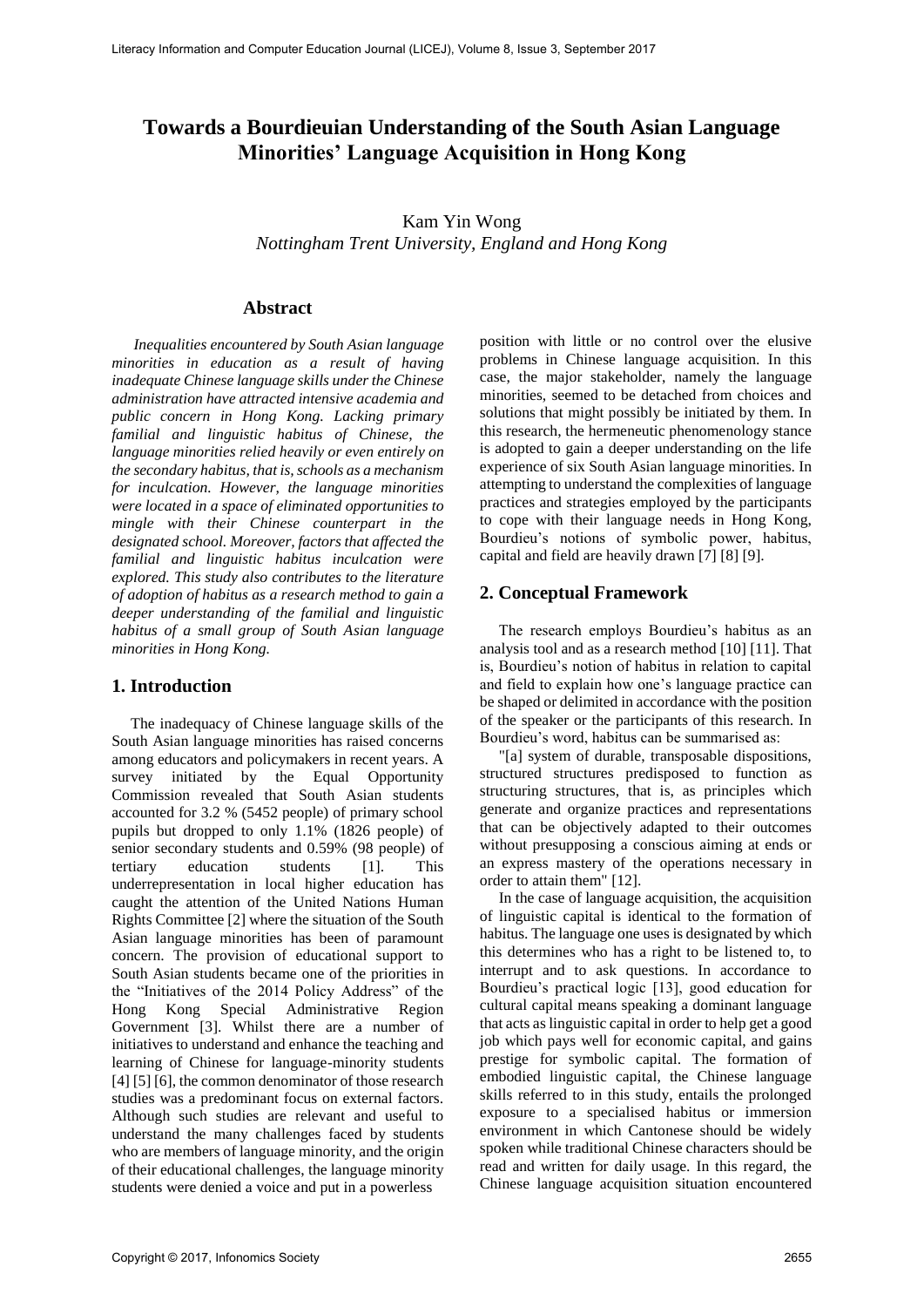by the South Asian language minorities is originated to their secondary habitus not tie up with transformation within the domination field. Consequently, it halts their capital exchange and eventually affects their upward social mobility. When the South Asian language minority children fail to cultivate the valued Chinese linguistic habitus through their families, they have to turn to and rely heavily on the education system - schools then become a mechanism for inculcation into the education field.

In this research, the hermeneutic phenomenology stance is adopted to gain a deeper understanding on the life experience of six South Asian language minorities. In attempting to understand the complexities of language practices and strategies employed by the participants to cope with their language needs in Hong Kong, Bourdieu's notions of symbolic power, habitus, capital and field are heavily drawn.

#### **3. Methods**

Hermeneutic phenomenology is concerned with human experience that may be taken for granted as it is lived with a goal of creating meaning and achieving a sense of understanding [14]. In order to understand the language acquisition and practice of the South Asian language minorities, it is necessary to understand the contexts within which they live, that is, the primary habitus that drives their decisions and practices. In this study, habitus becomes the core method through which the individuals' experiences are understood. The multiplicity of perspectives is one of the features of human experience. In Hong Kong, there is a system of English-medium schools which used to be known as 'designated' schools. These primarily serve language minority students of which a majority tends to be less financially well-off and other than of Caucasian ancestry [15]. To hear the voices of the language minorities about their life histories, I tried to select the most historical designated school as the research setting to locate suitable participants. In this research, personal stories of six language minorities who studied in and graduated from the selected designated school in Hong Kong were collected, followed by the interpretation of the researcher for meanings. Also, 'habitus' was used a research method in terms of a manner of asking questions in the context of the data rather than just as a concept to apply to data analysis. This qualitative research is located within the constructivism paradigm and is based on a philosophy that truth is subjective and knowledge is a constructed reality. Therefore, it is impossible to use the quantitative logic of replication in terms of validity and reliability as a check on credibility [16].

## **4. Findings**

The study uncovered the characteristics of the familial and linguistic habitus of the participants, and the factors that affected their familial and linguistic habitus inculcation. The findings are summarised as the following:

#### **4.1. The characteristics of participants' familial habitus**

Table 1. Six participants' background information

| Pseud<br>onyms | Gender/<br>Age | <b>Ethnicity</b><br><b>Religion</b> | Family<br>Compositi<br>on                                                                 | <b>Generation</b><br>in Hong<br>Kong |
|----------------|----------------|-------------------------------------|-------------------------------------------------------------------------------------------|--------------------------------------|
| Mar            | Female/18      | Pakistani/<br>Muslim                | Parents and<br>one<br>younger<br>sister                                                   | Third                                |
| Jas            | Female/17      | Indian/<br>Sikh                     | Parents and<br>three<br>siblings                                                          | Third                                |
| Edi            | Male/16        | Indian/<br>Hindu                    | Edi<br>was<br>living<br>with                                                              | Second                               |
| Mr. T          | Male/46        |                                     | father<br>his<br>his parents<br>and one<br>sibling,<br>whom Mr T<br>is<br>t<br>he father. | First                                |
| Joe            | Male/20        | Indian /<br>Catholic                | Living with<br>parents and                                                                | First                                |
| Ni             | Male/18        |                                     | being<br>brothers to<br>each other                                                        | Second                               |

**4.1.1. Household size.** As indicated in Table 1, Mar, Edi and Mr. T, Joe and Ni's families came from families which were of nuclear household size, consisting of a pair of adults and their children [17]. These participants' households had followed the trend towards smaller family sizes in Hong Kong. This might be attributed to the congested living environment and expensive living standard in Hong Kong so that they made a compromise as regards the reality on their living arrangements.

**4.1.2. Gender roles.** The traditional role of South Asian women used to be stereotyped as passive and subservient to the husband, performing domestic chores, and bearing children [18]. When I assumed that two girl students and the mothers of the participants would possibly be discouraged to work outside homes, the findings showed completely different stories. Jas's mother was working full-time in a local hotel and being one of the breadwinners to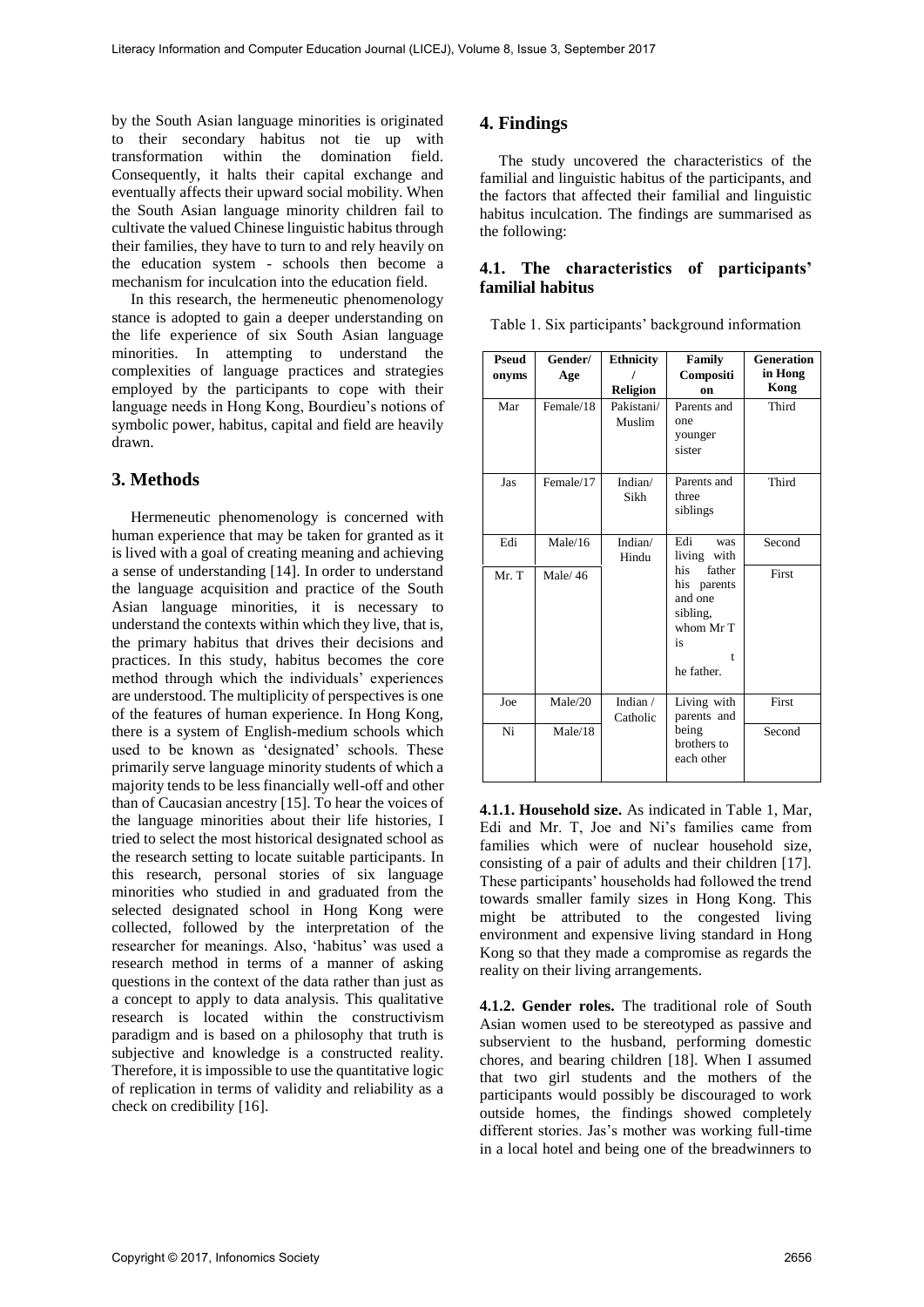support the family with three dependent children. Although Mar's mother was a full-time housewife, Mar revealed that her mother was a capable woman and was able to give views and had made decisions on her education arrangements.

Moreover, Mr. T's wife, who is the mother of Edi, had obtained a master's degree in economics in India. To utilise her academic knowledge, she helped Mr. T run his trading business. Also, she spared time to work as a part-time tutor in a non-governmental organisation helping ethnic minority children in their school work. The familial habitus of the language minorities follows a practical logic through which they assert themselves in the improvisation in the renewed situations. The family structure, size, composition and the gender roles of those participants and their families might imply their familial habitus adaptations and transformations as a result of struggling within active forces.

#### **4.2. Characteristics of the participants' linguistic habitus**

| Table 2. The participants' linguistic habitus and |  |
|---------------------------------------------------|--|
| language acquisition                              |  |

|                     | <b>Languages</b>                          | A dual mechanism                                                        |                                                                   |  |
|---------------------|-------------------------------------------|-------------------------------------------------------------------------|-------------------------------------------------------------------|--|
| <b>Participants</b> | inculcated<br>through<br>family           | Languages<br>inculcated<br>through<br>institutes<br>(Formal<br>channel) | Languages<br>inculcated<br>through peers<br>(Informal<br>channel) |  |
| Mar                 | Hindko,<br>Punjabi and<br>some<br>Chinese | Chinese,<br>English and<br>Urdu                                         | Urdu<br>and<br>Hindi                                              |  |
| Jas                 | Chinese and<br>Punjabi                    | Chinese,<br>English and<br>Hindi                                        | Urdu<br>and<br>Hindi                                              |  |
| Edi                 | Tamil                                     | Chinese and<br>English                                                  | Hindi                                                             |  |
| Mr. T               | Tamil                                     | Tamil,<br>English,<br>Hindi<br>and<br>Turkish                           | Cantonese,<br>Hindi,<br>Tamil<br>and Turkish                      |  |
| Joe                 | English and<br>Konkani                    | Chinese,<br>English,<br>Hindi and<br>French                             | Hindi,<br>English<br>and<br>Cantonese                             |  |

| Ni | English and | Chinese,  | English<br>and |
|----|-------------|-----------|----------------|
|    | Konkani     | English,  | Cantonese      |
|    |             | Hindi and |                |
|    |             | French    |                |

**4.2.1. Multilingualism.** As indicated in Table 2, all six participants were multilingual speakers with various degrees of proficiency. An interesting observation was that none of these South Asian participants was a native Hindi or Urdu speaker. Hong Kong somehow became the place where they were encouraged or made to learn the Hindi or Urdu language though these two languages were hardly used in their daily living. Compared to their local Chinese counterparts just focusing on Chinese and English in schools, the South Asian language minorities very often had to learn at least three languages in designated schools, namely Chinese, English and Hindi/Urdu. English was seldom their mother tongue, while it was the medium of instruction in the designated school; this sheds light on the underachievement of most South Asian students in the local designated schools.

**4.2.2. Immersion verse inverse immersion.** In addition, languages were in fact acquired through a dual mechanism within the designated school upon analysis. The first mechanism was provided through the official curricula. The majority of the language minority students were grouped into the General Certificate of Secondary Education (GCSE) Chinese Language class so that they were isolated from the Chinese native speakers of the Hong Kong Diploma of Secondary Education (HKDSE) Chinese Language class. In this regard, there were very few, or even no Chinese counterparts studying with the language minority students in the same class. The second mechanism, unofficial but powerful, was established through peer entities enabling the participants to become actively immersed in such language environment. In the absence of a natural Chinese learning environment to mingle with Chinesespeaking students, the language minority students were inversely immersed in a language environment full of Hindi and Urdu speakers. Gradually, the student participants developed their various degrees of proficiency in Urdu and/or Hindi from daily interaction with the other South Asian peers in the class. Habitus is about cumulative exposure to certain social conditions and it instills in individuals an ensemble of 'durable and transposable dispositions' that internalised the necessities of the extant social environment. Through the Bourdieuian lens, immersion through interactions in a selected language speaking environment seems to be a key factor and pedagogy for successful language acquisition at least in conversation level.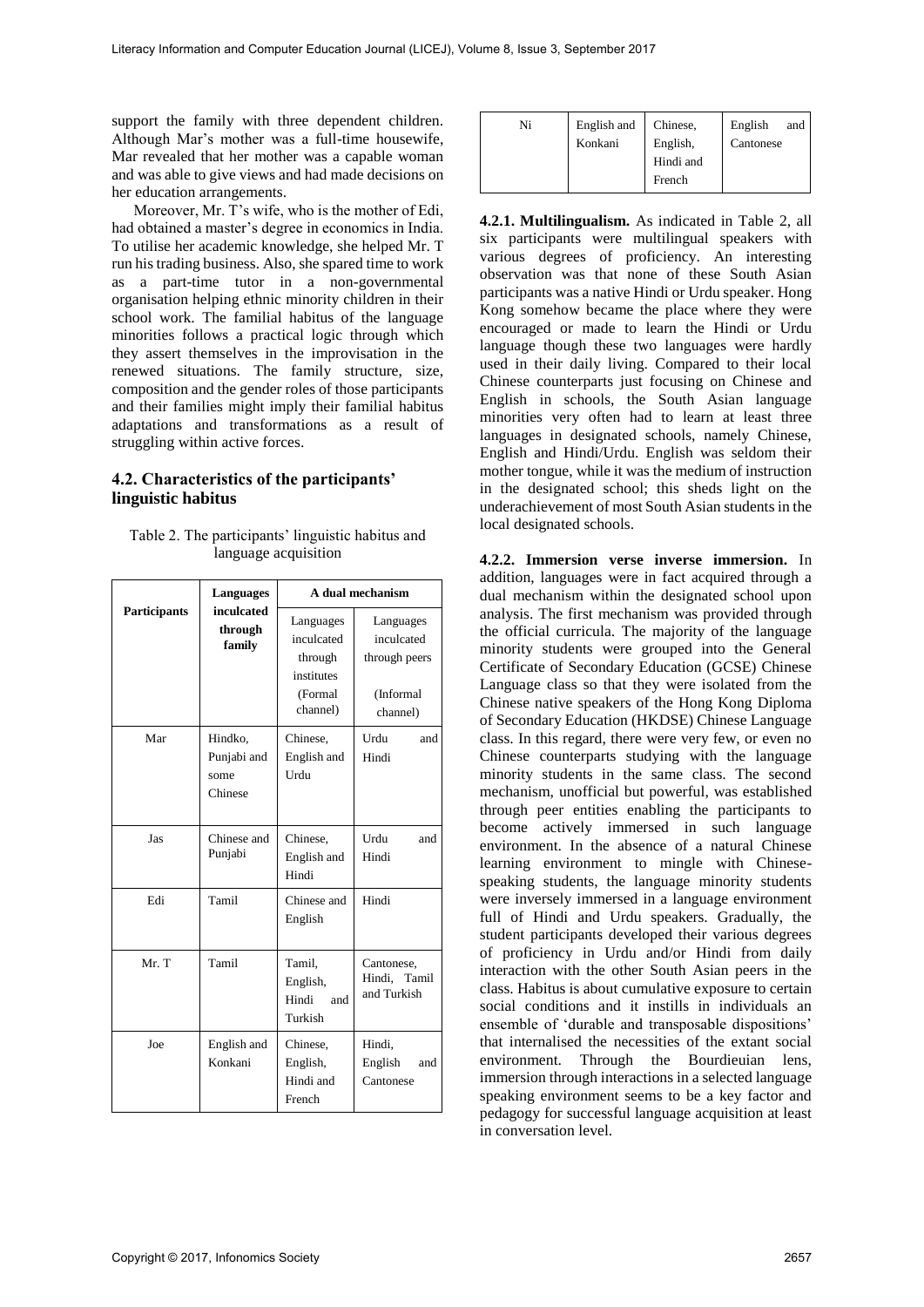#### **4.3. Factors affected the linguistic habitus inculcation**

**4.3.1. Socioeconomic status.** Housing is the most scarce and valuable resource in Hong Kong and therefore provides the potential to be used as a component of socioeconomic status measure. Furthermore, location and housing types are generally recognised as the most important determinant of residential property or housing value and thus able to reflect the socioeconomic status of the households [19]. In the absence of the information about participants' household income provided by the participants, the occupations of the participants' parents (except Mr. T) were employed as one of the major components for socioeconomic classifications in the research. The collected data is summarised in Table 3.

|  | Table 3. The participants' socioeconomic status |  |  |
|--|-------------------------------------------------|--|--|
|--|-------------------------------------------------|--|--|

| Participants | <b>Housing</b><br><b>Type</b>               | Parents'<br><b>Occupations</b>                |                                        |
|--------------|---------------------------------------------|-----------------------------------------------|----------------------------------------|
|              |                                             | <b>Father</b>                                 | <b>Mother</b>                          |
| Mar          | Public rental<br>housing                    | Custom<br>clothing<br>shop owner              | Home- maker                            |
| Jas          | Public rental<br>housing                    | firm<br>Law<br>clerk                          | Hotel<br>receptionist                  |
| Edi          | Privately<br>owned flat<br>in<br>expatriate | Trading<br>company<br>owner                   | Part-time<br>and<br>tutor<br>homemaker |
| Mr. T        | residential<br>area                         | Trading company owner<br>(Mr. T's occupation) |                                        |
| Joe<br>Ni    | Average<br>urban<br>private<br>housing      | Multi-<br>national<br>company<br>manager      | Bank<br>administrator                  |

As the data indicated, socioeconomic status appeared to have an effect on the motive for the student participants to re/produce Chinese language as their cultural capital. Mar and Jas who lived in public housing flats in neighbourhoods occupied by local Chinese, they tended to have stronger motive to learn Chinese in order to meet their daily needs in the economic and social markets being dominated by Chinese. For Edi who lived in an expatriate residential area with sufficient financial resources, he did not have to speak the local providers' language for what he wanted. Instead, he was free to choose and purchase services from providers who could speak his languages, which were Tamil or English. His economic and cultural capital allowed him to escape from the competition field in Hong Kong and to be free in making choices of his study plan in places where the language of English was used.

**4.3.2. Identification and Participation as Hongkongers.** Chinese language in terms of Cantonese was much valued by the graduate participants when they had opportunities to interact with their Chinese counterparts after they had left the designated school. Whilst non-Chinese seldom exists in the political system in the post-colonial Hong Kong, Mr. T was invited as a member in the New Arrival Committee under the District Administrative Department where it was dominated by Chinese. Mr. T made his compromise to attend the meetings conducted in Cantonese. That is, his participation into the new arrival committee, despite the fact that all meetings were conducted in Cantonese, might signify the adaptation and on-going habitus transformation with his new social identification from an immigrant into a 'Hongkonger'.

Meanwhile, Joe admitted that the language of Cantonese functioned as a pathway for him to get more up-to-date information of local politics and thus provided him opportunities to get involved. An interruption eventually took place in the second year of Joe's study in a local university. He was invited by Chinese fellow students to run the departmental committee together. Joe was recognised by the local Chinese as one of their own. The political experiences of Mr. T and Joe illustrated that inclusion and unification lead to the use of Cantonese as their second common spoken language. It provided them as users with linguistic, economic and symbolic capital. They in turn had an interest in supporting the adaptation and transformation of their linguistic habitus that allowed them to exert symbolic domination and mastership in certain extent.

**4.3.3. Social Affiliation and Immersion.** After graduating from secondary school, Joe and Ni entered into two different local tertiary institutions where their colleagues were no longer language minorities. The majority were local Chinese who spoke Cantonese. To improve the positions in the tertiary institutions, where Chinese students dominated the informal network, Joe and Ni maximised their English language ability as their valuable capital, given that English was adopted as the medium of instruction and the required language for assignments. Strategically, Joe and Ni chose not to act as the South Asian language minority members they had been in the designated school but positioned

themselves as the rare native English speakers. As a result, their cultural capital converted into social capital that they won not only recognition but also friendship from their Chinese peers. On the other hand, the local Chinese students tended to use the ingroup language of Cantonese to communicate with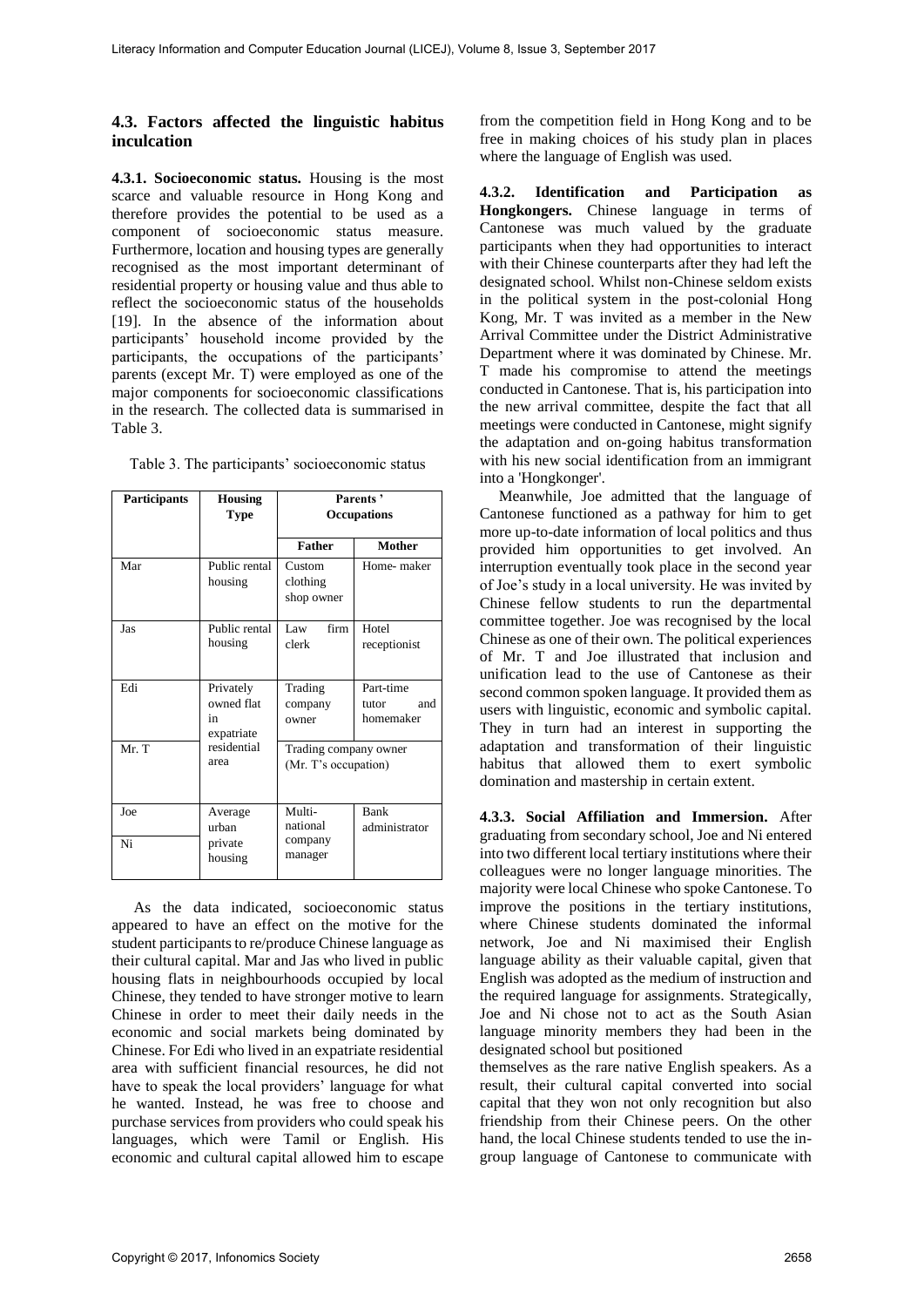Joe and Ni. To transform and qualify Joe and Ni to be in-group members within the Chinese student communities in the tertiary institutions, these two brothers were enabled by their Chinese peers to develop the new linguistic habitus of Cantonese through their daily encounters. The tertiary institutions of fields formed the interactive and inclusive environments so as to motivate Joe and Ni to acquire the language of Cantonese to be fit in the identification of Hongkongers. Being recognised and included as ingroup members as Hongkongers by their Chinese peers, Joe and Ni were more eager to reproduce Cantonese as their cultural capital in order to communicate with their local Chinese counterparts.

#### **5. Discussion and Conclusion**

The socioeconomic status appears as an issue probably for the first time in a local study that it is associated with the language acquisition and practice of the South Asian language minorities. The research findings show that class-fraction based habitus is a buffer as well as a driving force on the language minorities' Chinese language acquisition which it is particularly distinctive among the student participants. Findings suggest that class fractions, determined by a combination of the varying degrees of social, economic and cultural capital could reflect trends in the participants' consumption correlating with their fit in society. Having a higher socioeconomic status meant that the language minorities could have choices and/or privileges in extensive dining, social and recreational facilities and schoolings where English as well as languages other than Chinese are used to serve expatriates and the prosperous group. On the other hand, habitus is durable because it is formed over a long period of socialisation. For any household where the linguistic habitus of Chinese is absent, institutions become the second chance and most importance arena for the language minorities to inculcate such linguistic habitus to be part of their cultural capital.

Through institutional habitus cultivation, the participants acquired English, Hindi, Urdu and Chinese as their 'second' language in the designated school. Between these four second languages, the linguistic habitus of Chinese was comparatively under-developed than the rest of the other three languages in the history of their designated school. In this case, the Chinese subject cannot simply be taught in designated schools as the first language as for the local Chinese students. A separate curriculum and assessment tool of teaching Chinese as a second language in the context of multilingualism have to be developed to cater the students' unique educational needs.

In addition, the acquisition of Chinese language among the South Asian language minorities presents their reliance on the schools to help them cultivate

their linguistic habitus of Chinese. The relational notions of habitus and field were employed to argue that the language minorities' linguistic habitus of Chinese could only be inculcated effectively through exposures and immersion in arenas where the Chinese counterparts were located.

To provide an embracing immersion language environment for the language minorities to practice functional Cantonese in designated schools where the Chinese students are under numbered, buddy programmes between designated schools and nondesignated schools and/or intensive peer-to-peer tutorial class to pair up Chinese Hongkongers with language minorities may be an option. On the other hand, language minorities should be encouraged and empowered to utilise opportunities and take initiatives such as volunteer in various local activities organised by schools, non-governmental organisations and governmental agencies so as to acquire and to enhance their ability in Chinese language in natural environments while public education on racial harmony and integration should be intensified in the community.

## **6. References**

[1] Census and Statistics Department, Hong Kong Special Administrative Region, (2012). "Trends in Population and Domestic Households in Hong Kong". Hong Kong Monthly Digest of Statistics, April 2012.

[2] United Nations Human Right Committee, (2013). International Covenant on Civil and Political Rights', April 2013.

[3] Chief Secretary for Administration's Office and relevant Bureau, (2014). Initiative in the policy Address 2014 – Support for the Ethnic Minority, January 2014.

[4] Ku, H., Chan, K., & Sandhu, K. K., (2005). A Research Report on the Education of South Asian Ethnic Minority Groups in Hong Kong. Centre for Social Policy Studies, Department of Applied Social Sciences, The Hong Kong Polytechnic University Hong Kong.

[5] Hau, K., (2008). Tracking the Adaptation and Development of Non-Chinese Speaking Children (NCS) in Mainstream Schools. Chinese University of Hong Kong.

[6] Gao, F., (2011). "Linguistic Capital: Continuity And Change In Educational Language Polices For South Asians In Hong Kong Primary Schools". Current Issues in Language Planning, 12(2), 251-263.

[7] Bourdieu, P., (1991). Language and Symbolic Power. Harvard University Press.

[8] Bourdieu, P., & Passeron, J., (1990). Reproduction in Education, Society and Culture. Sage.

[9] Bourdieu, P., & Wacquant, L. J., (1992). An Invitation to Reflexive Sociology. University of Chicago Press.